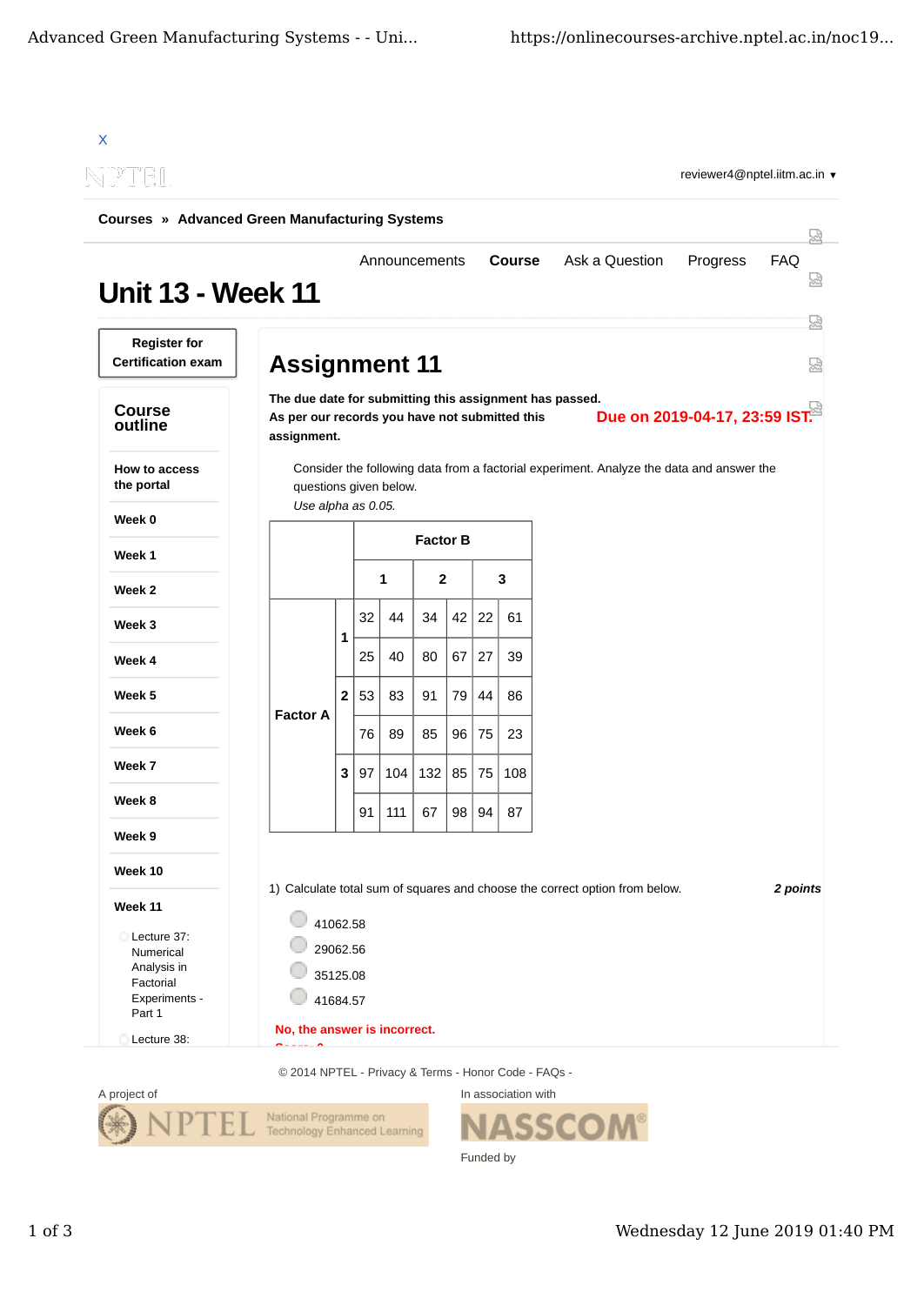| Methods - Part<br>1                        | 456.98<br>ce De                                                                                      |               |
|--------------------------------------------|------------------------------------------------------------------------------------------------------|---------------|
| Lecture 40:<br>Overview of<br>Optimization | 748.45<br>331.46                                                                                     |               |
| Methods - Part<br>$\overline{2}$           | No, the answer is incorrect.<br>Score: 0                                                             |               |
| Quiz :<br>О<br>Assignment 11               | <b>Accepted Answers:</b><br>331.46                                                                   | 얺             |
| Solutions -<br>Assignment 11               | 3) Calculate the sum of squares of interaction and choose the correct option from below.             | 2 points<br>₩ |
| Advanced<br>Green<br>Manufacturing         | 1198.94<br>1542.87                                                                                   | 닯             |
| Systems:<br>Feedback For<br>Week 11        | 876.45<br>956.23                                                                                     | 딣             |
| Week 12                                    | No, the answer is incorrect.<br>Score: 0                                                             | 덣             |
|                                            | <b>Accepted Answers:</b><br>1198.94                                                                  |               |
|                                            | 4) Calculate the mean sum of squares for factor B and choose the correct option from below. 2 points |               |
|                                            | 331.36                                                                                               |               |
|                                            | 963.36<br>936.60                                                                                     |               |
|                                            | 346.60                                                                                               |               |
|                                            | No, the answer is incorrect.<br>Score: 0                                                             |               |
|                                            | <b>Accepted Answers:</b><br>963.36                                                                   |               |
|                                            | 5) Choose the correct F-value for interaction from below.                                            | 2 points      |
|                                            | 0.49                                                                                                 |               |
|                                            | 0.76                                                                                                 |               |
|                                            | 0.72<br>0.90                                                                                         |               |
|                                            | No, the answer is incorrect.                                                                         |               |
|                                            | Score: 0                                                                                             |               |
|                                            | <b>Accepted Answers:</b><br>0.90                                                                     |               |
|                                            |                                                                                                      |               |
|                                            | Previous Page<br>End                                                                                 |               |